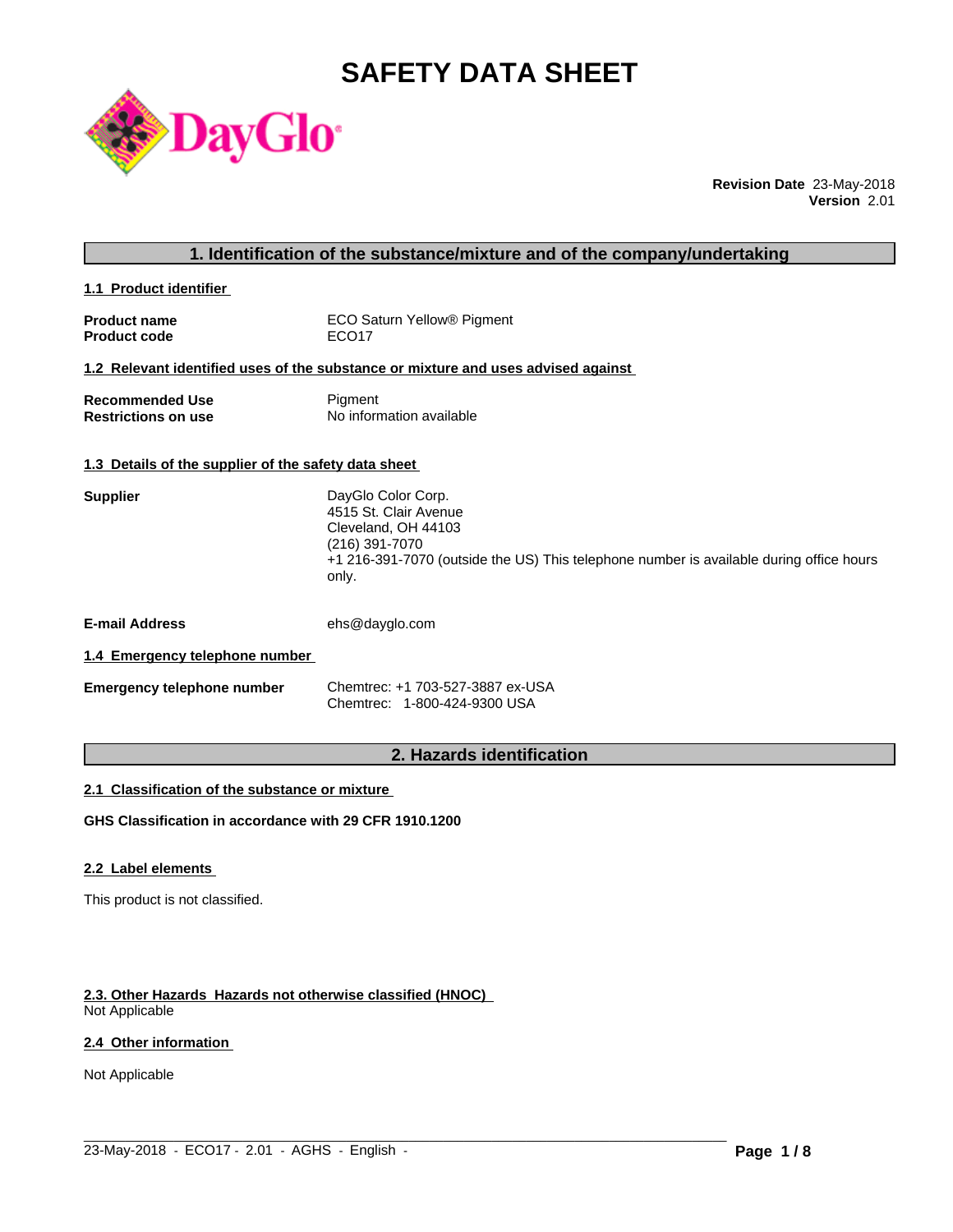**Unknown Acute Toxicity**  $\lt$  1% of the mixture consists of ingredient(s) of unknown toxicity

 $\overline{\phantom{a}}$  ,  $\overline{\phantom{a}}$  ,  $\overline{\phantom{a}}$  ,  $\overline{\phantom{a}}$  ,  $\overline{\phantom{a}}$  ,  $\overline{\phantom{a}}$  ,  $\overline{\phantom{a}}$  ,  $\overline{\phantom{a}}$  ,  $\overline{\phantom{a}}$  ,  $\overline{\phantom{a}}$  ,  $\overline{\phantom{a}}$  ,  $\overline{\phantom{a}}$  ,  $\overline{\phantom{a}}$  ,  $\overline{\phantom{a}}$  ,  $\overline{\phantom{a}}$  ,  $\overline{\phantom{a}}$ 

# **3. Composition/Information on Ingredients**

#### **Substance Mixture**

This material is not considered hazardous by the OSHA Hazard Communication Standard (29 CFR 1910.1200).

The product contains no substances known to be hazardous to health in concentrations which need to be taken into account

The exact percentage (concentration) of composition has been withheld as a trade secret.

# **4. First aid measures 4.1 Description of first-aid measures General advice** No information available. **Eye contact** Immediately flush with plenty of water. After initial flushing, remove any contact lenses and continue flushing for at least 15 minutes. Keep eye wide open while rinsing. If symptoms persist, call a physician. **Skin contact** Immediate medical attention is not required. Wash off with soap and water. **Inhalation** Immediate medical attention is not required. Move to fresh air. **Ingestion Do NOT** induce vomiting. Drink plenty of water. Consult a physician. **4.2 Most important symptoms and effects, both acute and delayed Symptoms** See Section 2.2, Label Elements and/or Section 11, Toxicological effects. **4.3 Indication of any immediate medical attention and special treatment needed Notes to physician** Treat symptomatically.

# **5. Fire-Fighting Measures**

# **5.1 Extinguishing media**

#### **Suitable extinguishing media**

Use extinguishing measures that are appropriate to local circumstances and the surrounding environment.

**Unsuitable Extinguishing Media** None.

#### **5.2 Special hazards arising from the substance or mixture**

#### **Special Hazard**

None known based on information supplied.

**Hazardous Combustion Products** Carbon oxides. Nitrogen oxides (NOx).

#### **Explosion Data**

**Sensitivity to Mechanical Impact** None.

**Sensitivity to Static Discharge** Fine dust dispersed in air, in sufficient concentrations, and in the presence of an ignition source is a potential dust explosion hazard.

#### **5.3 Advice for firefighters**

As in any fire, wear self-contained breathing apparatus pressure-demand, MSHA/NIOSH (approved or equivalent) and full protective gear.

 $\_$  ,  $\_$  ,  $\_$  ,  $\_$  ,  $\_$  ,  $\_$  ,  $\_$  ,  $\_$  ,  $\_$  ,  $\_$  ,  $\_$  ,  $\_$  ,  $\_$  ,  $\_$  ,  $\_$  ,  $\_$  ,  $\_$  ,  $\_$  ,  $\_$  ,  $\_$  ,  $\_$  ,  $\_$  ,  $\_$  ,  $\_$  ,  $\_$  ,  $\_$  ,  $\_$  ,  $\_$  ,  $\_$  ,  $\_$  ,  $\_$  ,  $\_$  ,  $\_$  ,  $\_$  ,  $\_$  ,  $\_$  ,  $\_$  ,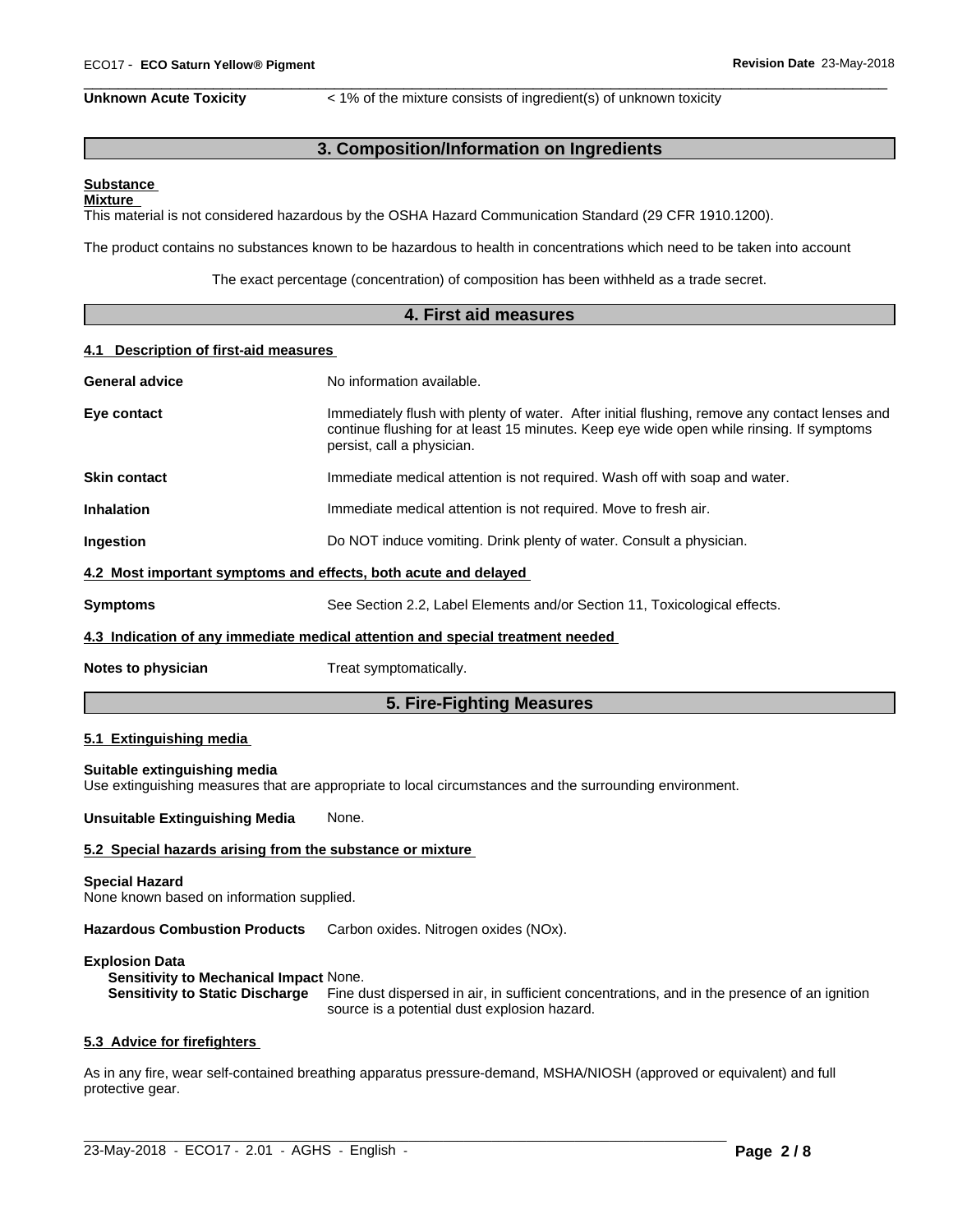# **6. Accidental Release Measures**

 $\overline{\phantom{a}}$  ,  $\overline{\phantom{a}}$  ,  $\overline{\phantom{a}}$  ,  $\overline{\phantom{a}}$  ,  $\overline{\phantom{a}}$  ,  $\overline{\phantom{a}}$  ,  $\overline{\phantom{a}}$  ,  $\overline{\phantom{a}}$  ,  $\overline{\phantom{a}}$  ,  $\overline{\phantom{a}}$  ,  $\overline{\phantom{a}}$  ,  $\overline{\phantom{a}}$  ,  $\overline{\phantom{a}}$  ,  $\overline{\phantom{a}}$  ,  $\overline{\phantom{a}}$  ,  $\overline{\phantom{a}}$ 

# **6.1 Personal precautions, protective equipment and emergency procedures**

Ensure adequate ventilation, especially in confined areas. Use personal protective equipment.

#### **6.2 Environmental precautions**

Dust deposits should not be allowed to accumulate on surfaces as these may form an explosive mixture if they are released into the atmosphere in sufficient concentration. Avoid dispersal of dust in the air (i.e., cleaning dusty surfaces with compressed air). Nonsparking tools should be used. Prevent product from entering drains. See Section 12 for additional Ecological information.

#### **6.3 Methods and materials for containment and cleaning up**

| <b>Methods for Containment</b> |                                                                                                                                                                                                                                                                                                                                                                                         |
|--------------------------------|-----------------------------------------------------------------------------------------------------------------------------------------------------------------------------------------------------------------------------------------------------------------------------------------------------------------------------------------------------------------------------------------|
| Methods for cleaning up        | Avoid dust formation. Take precautionary measures against static discharges. Do not dry<br>sweep dust. Wet dust with water before sweeping or use a vacuum to collect dust. Use<br>personal protective equipment. Take up mechanically and collect in suitable container for<br>disposal. Prevent product from entering drains. Keep in suitable and closed containers for<br>disposal. |

# **7. Handling and storage**

#### **7.1 Precautions for safe handling**

| Advice on safe handling                                          | Avoid dust formation. Take precautionary measures against static discharges. Fine dust<br>dispersed in air may ignite. Wear personal protective equipment. |
|------------------------------------------------------------------|------------------------------------------------------------------------------------------------------------------------------------------------------------|
| <b>Hygiene measures</b>                                          | Handle in accordance with good industrial hygiene and safety practice.                                                                                     |
| 7.2 Conditions for safe storage, including any incompatibilities |                                                                                                                                                            |
| <b>Storage Conditions</b>                                        | Keep tightly closed in a dry and cool place.                                                                                                               |
| <b>Materials to Avoid</b>                                        | No materials to be especially mentioned.                                                                                                                   |
|                                                                  |                                                                                                                                                            |

# **8. Exposure controls/personal protection**

# **8.1 Exposure Guidelines**

# **8.2 Appropriate engineering controls**

**Engineering Measures** Showers

Eyewash stations Ventilation systems.

# **8.3 Individual protection measures, such as personal protective equipment**

| <b>Eye/Face Protection</b>    | Safety glasses with side-shields.                                                                              |
|-------------------------------|----------------------------------------------------------------------------------------------------------------|
| Skin and body protection      | Wear chemical resistant footwear and clothing such as gloves, an apron or a whole body<br>suit as appropriate. |
| <b>Respiratory protection</b> | . NIOSH/MSHA approved respiratory protection should be worn if exposure is anticipated.                        |
| <b>Hygiene measures</b>       | See section 7 for more information                                                                             |

 $\_$  ,  $\_$  ,  $\_$  ,  $\_$  ,  $\_$  ,  $\_$  ,  $\_$  ,  $\_$  ,  $\_$  ,  $\_$  ,  $\_$  ,  $\_$  ,  $\_$  ,  $\_$  ,  $\_$  ,  $\_$  ,  $\_$  ,  $\_$  ,  $\_$  ,  $\_$  ,  $\_$  ,  $\_$  ,  $\_$  ,  $\_$  ,  $\_$  ,  $\_$  ,  $\_$  ,  $\_$  ,  $\_$  ,  $\_$  ,  $\_$  ,  $\_$  ,  $\_$  ,  $\_$  ,  $\_$  ,  $\_$  ,  $\_$  ,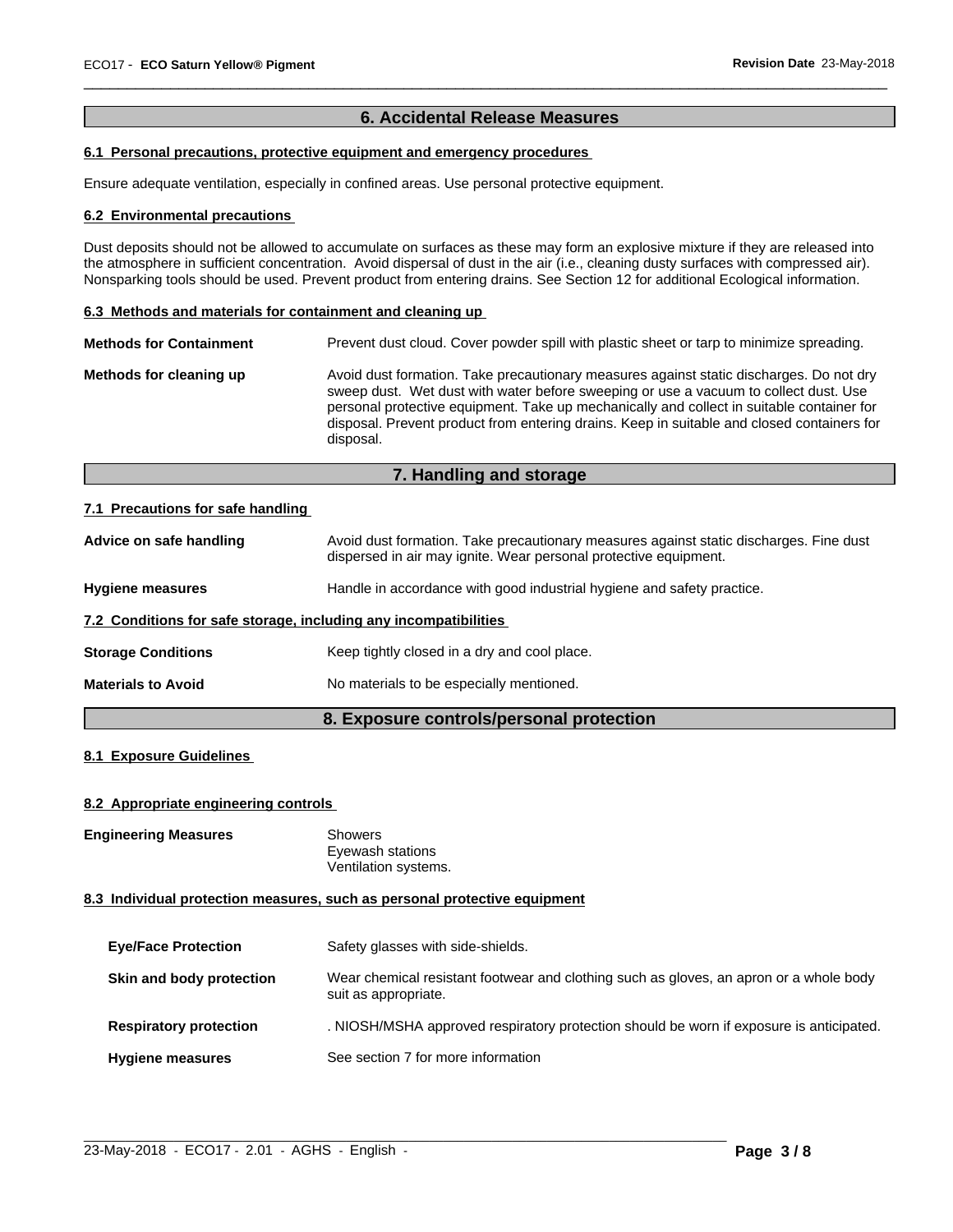# **9. Physical and chemical properties**

 $\overline{\phantom{a}}$  ,  $\overline{\phantom{a}}$  ,  $\overline{\phantom{a}}$  ,  $\overline{\phantom{a}}$  ,  $\overline{\phantom{a}}$  ,  $\overline{\phantom{a}}$  ,  $\overline{\phantom{a}}$  ,  $\overline{\phantom{a}}$  ,  $\overline{\phantom{a}}$  ,  $\overline{\phantom{a}}$  ,  $\overline{\phantom{a}}$  ,  $\overline{\phantom{a}}$  ,  $\overline{\phantom{a}}$  ,  $\overline{\phantom{a}}$  ,  $\overline{\phantom{a}}$  ,  $\overline{\phantom{a}}$ 

# **9.1 Information on basic physical and chemical properties**

| <b>Physical state</b>              | Solid                                 |                          |                          |
|------------------------------------|---------------------------------------|--------------------------|--------------------------|
| Appearance                         | Powder                                | Color                    | Yellow                   |
| Odor                               | Mild                                  | <b>Odor Threshold</b>    | No information available |
| <b>Property</b>                    | <b>Values</b>                         | Remarks • Methods        |                          |
| рH                                 | Not Applicable                        |                          |                          |
| <b>Melting/freezing point</b>      | 145-150 °C                            |                          |                          |
| <b>Boiling point/boiling range</b> | Not applicable                        | No information available |                          |
| <b>Flash Point</b>                 |                                       | No information available |                          |
| <b>Evaporation rate</b>            | Not Applicable                        | No information available |                          |
| <b>Flammability (solid, gas)</b>   |                                       | No information available |                          |
| <b>Flammability Limits in Air</b>  |                                       |                          |                          |
| upper flammability limit           |                                       | No information available |                          |
| lower flammability limit           |                                       | No information available |                          |
| Vapor pressure                     | Not Applicable                        |                          |                          |
| Vapor density                      | Not Applicable                        |                          |                          |
| <b>Specific Gravity</b>            | 1.2                                   |                          |                          |
| <b>Water solubility</b>            | Insoluble in water                    |                          |                          |
| Solubility in other solvents       |                                       | No information available |                          |
| <b>Partition coefficient</b>       |                                       | No information available |                          |
| <b>Autoignition temperature</b>    |                                       | No information available |                          |
| <b>Decomposition temperature</b>   |                                       | No information available |                          |
| <b>Viscosity, kinematic</b>        |                                       | No information available |                          |
| Viscosity, dynamic                 |                                       | No information available |                          |
| <b>Explosive properties</b>        | Fine dust dispersed in air may ignite |                          |                          |
| <b>Oxidizing Properties</b>        |                                       | No information available |                          |
|                                    |                                       |                          |                          |

#### **9.2 Other information Volatile organic compounds (VOC)** None **content**

# **10. Stability and Reactivity**

# **10.1 Reactivity**

No dangerous reaction known under conditions of normal use

# **10.2 Chemical stability**

Stable

# **10.3 Possibility of hazardous reactions**

None under normal processing.

# **10.4 Conditions to Avoid**

Dust formation. Take precautionary measures against static discharges.

# **10.5 Incompatible Materials**

None known based on information supplied.

# **10.6 Hazardous Decomposition Products**

None known based on information supplied.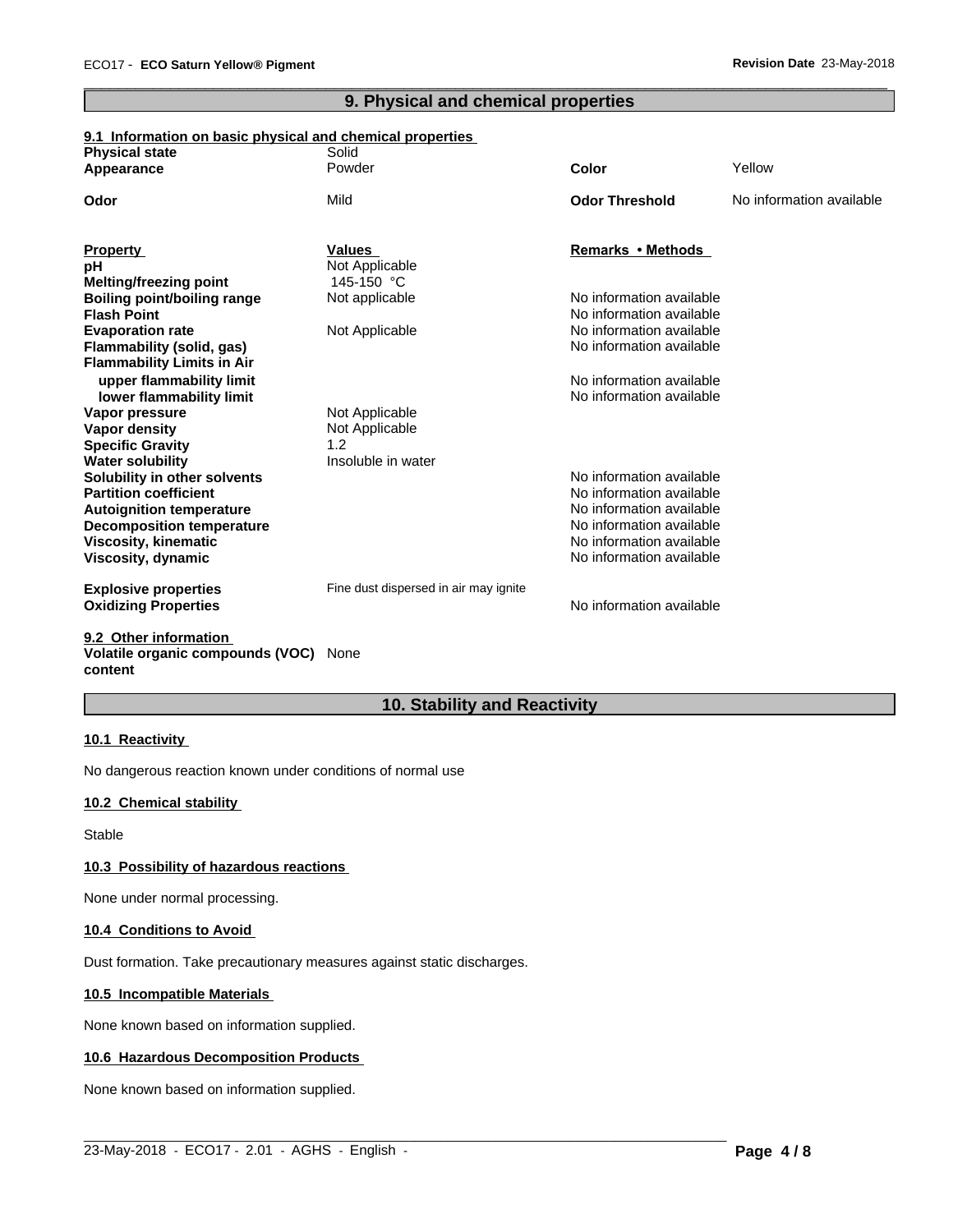# **11. Toxicological information**

 $\overline{\phantom{a}}$  ,  $\overline{\phantom{a}}$  ,  $\overline{\phantom{a}}$  ,  $\overline{\phantom{a}}$  ,  $\overline{\phantom{a}}$  ,  $\overline{\phantom{a}}$  ,  $\overline{\phantom{a}}$  ,  $\overline{\phantom{a}}$  ,  $\overline{\phantom{a}}$  ,  $\overline{\phantom{a}}$  ,  $\overline{\phantom{a}}$  ,  $\overline{\phantom{a}}$  ,  $\overline{\phantom{a}}$  ,  $\overline{\phantom{a}}$  ,  $\overline{\phantom{a}}$  ,  $\overline{\phantom{a}}$ 

# **11.1 Acute toxicity**

#### **Numerical measures of toxicity: Product Information**

| $C^{\bullet}$<br>-- |  |
|---------------------|--|
| 2.000<br>mnl        |  |
|                     |  |

 $\_$  ,  $\_$  ,  $\_$  ,  $\_$  ,  $\_$  ,  $\_$  ,  $\_$  ,  $\_$  ,  $\_$  ,  $\_$  ,  $\_$  ,  $\_$  ,  $\_$  ,  $\_$  ,  $\_$  ,  $\_$  ,  $\_$  ,  $\_$  ,  $\_$  ,  $\_$  ,  $\_$  ,  $\_$  ,  $\_$  ,  $\_$  ,  $\_$  ,  $\_$  ,  $\_$  ,  $\_$  ,  $\_$  ,  $\_$  ,  $\_$  ,  $\_$  ,  $\_$  ,  $\_$  ,  $\_$  ,  $\_$  ,  $\_$  ,

**Unknown Acute Toxicity**  $\lt$  1% of the mixture consists of ingredient(s) of unknown toxicity

#### **Numerical measures of toxicity: Component Information**

# **11.2 Information on toxicologicaleffects**

#### **Skin corrosion/irritation**

Product Information • May cause irritation Component Information • No information available

#### **Serious eye damage/eye irritation**

Product Information • May cause eye irritation Component Information • No information available

# **Respiratory or skin sensitization**

Product Information • No information available Component Information • No information available

# **Germ cell mutagenicity**

Product Information • No information available Component Information • No information available

# **Carcinogenicity**

Product Information • Contains no ingredient listed as a carcinogen Component Information •

#### **Reproductive toxicity**

Product Information • No information available Component Information • No information available

**STOT - single exposure** No information available

#### **STOT - repeated exposure**

• No known effect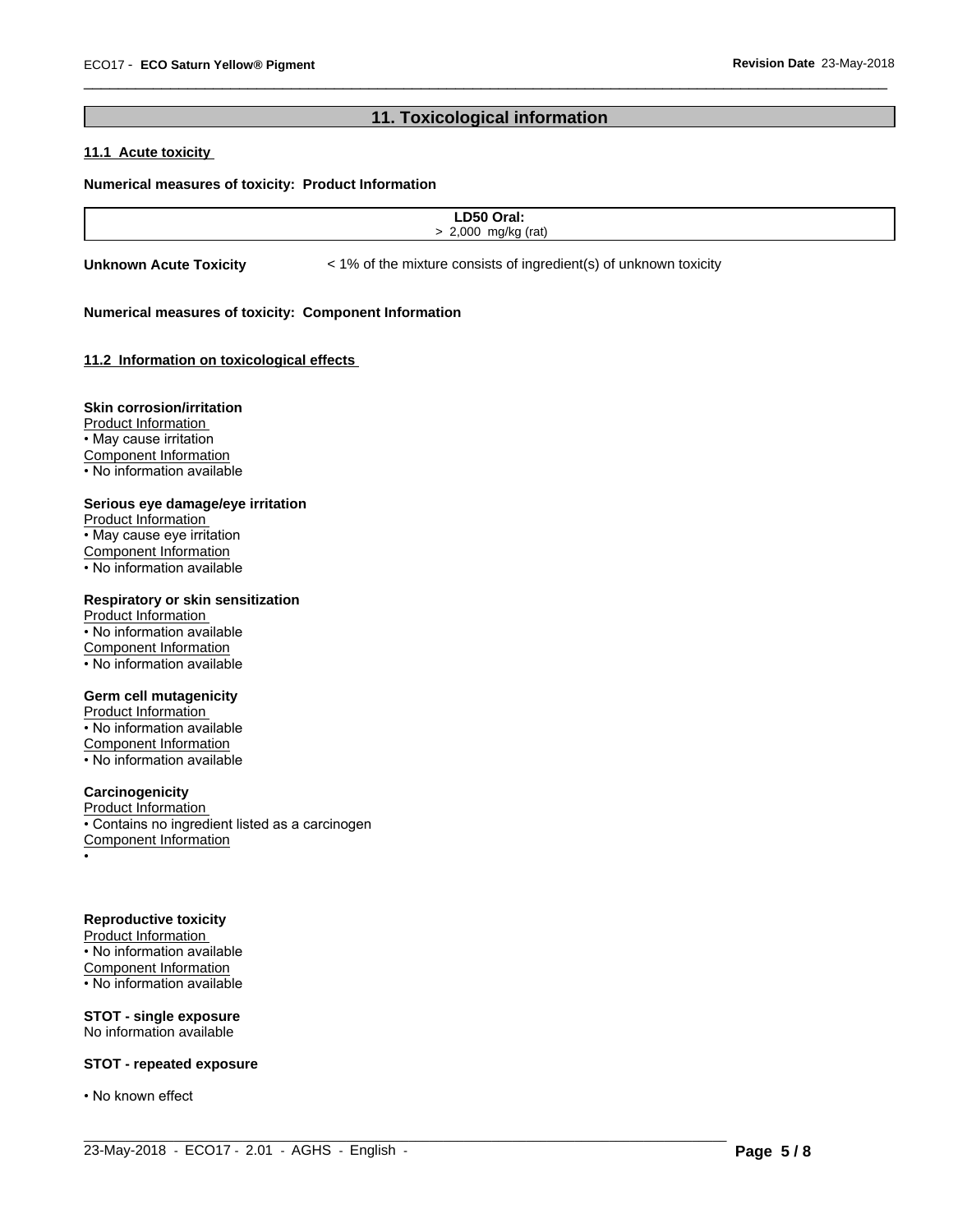#### **Other adverse effects**

Product Information • No information available Component Information • No information available

**Aspiration hazard** Product Information

• No information available Component Information • No information available

# **12. Ecological information**

 $\overline{\phantom{a}}$  ,  $\overline{\phantom{a}}$  ,  $\overline{\phantom{a}}$  ,  $\overline{\phantom{a}}$  ,  $\overline{\phantom{a}}$  ,  $\overline{\phantom{a}}$  ,  $\overline{\phantom{a}}$  ,  $\overline{\phantom{a}}$  ,  $\overline{\phantom{a}}$  ,  $\overline{\phantom{a}}$  ,  $\overline{\phantom{a}}$  ,  $\overline{\phantom{a}}$  ,  $\overline{\phantom{a}}$  ,  $\overline{\phantom{a}}$  ,  $\overline{\phantom{a}}$  ,  $\overline{\phantom{a}}$ 

# **12.1 Toxicity**

**Ecotoxicity No information available** 

 $<$  1 % of the mixture consists of components(s) of unknown hazards to the aquatic environment

#### **Ecotoxicity effects**

# **12.2 Persistence and degradability**

Total Biodegradation = 0.78% (based on computer modeling).

#### **12.3 Bioaccumulative potential**

Discharge into the environment must be avoided

# **12.4 Mobility in soil**

No information available.

# **12.5 Other adverse effects**

No information available

# **13. Disposal Considerations**

# **13.1 Waste treatment methods**

Dispose of in accordance with federal, state, and local regulations.

# **14. Transport Information**

| DOT         | Not regulated |
|-------------|---------------|
| MEX         | Not regulated |
| <b>IMDG</b> | Not regulated |
| IATA        | Not regulated |

# **15. Regulatory information**

**15.1 International Inventories**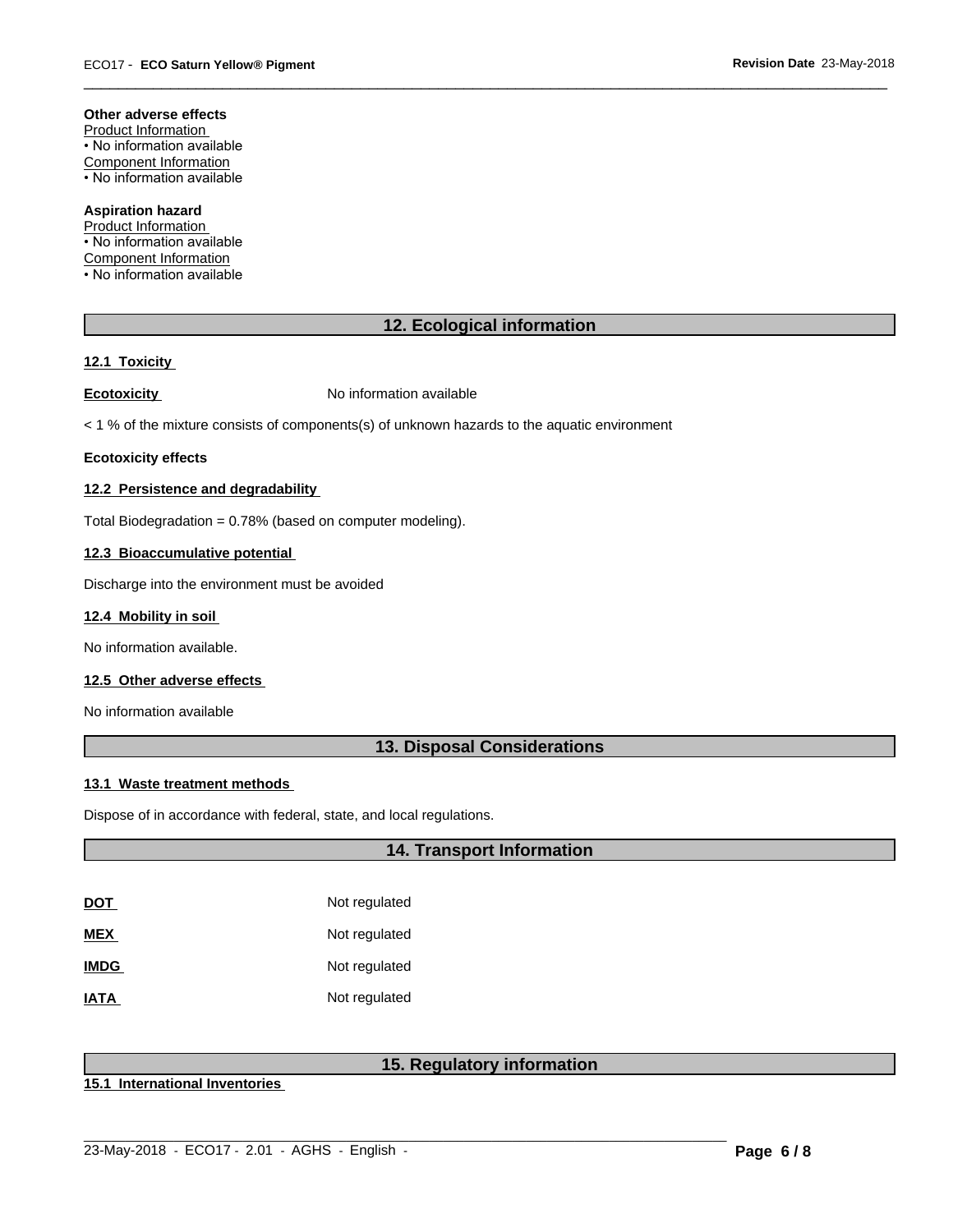| <b>TSCA</b>          | Complies                 |  |
|----------------------|--------------------------|--|
|                      |                          |  |
| <b>DSL</b>           |                          |  |
| <b>EINECS/ELINCS</b> | Complies                 |  |
| <b>ENCS</b>          |                          |  |
| <b>IECSC</b>         | Complies                 |  |
| <b>KECL</b>          | -                        |  |
| <b>PICCS</b>         | -                        |  |
| <b>AICS</b>          | -                        |  |
| <b>NZIoC</b>         | $\overline{\phantom{0}}$ |  |

 **TSCA** - United States Toxic Substances Control Act Section 8(b) Inventory

 **DSL** - Canadian Domestic Substances List

 **EINECS/ELINCS** - European Inventory of Existing Chemical Substances/European List of Notified Chemical Substances

 **PICCS** - Philippines Inventory of Chemicals and Chemical Substances

 **ENCS** - Japan Existing and New Chemical Substances

 **IECSC** - China Inventory of Existing Chemical Substances

 **KECL** - Korean Existing and Evaluated Chemical Substances

 **PICCS** - Philippines Inventory of Chemicals and Chemical Substances

 **AICS** - Australian Inventory of Chemical Substances

 **NZIoC** - New Zealand Inventory of Chemicals

# **15.2 U.S. Federal Regulations**

#### **SARA 313**

Section 313 of Title III of the Superfund Amendments and Reauthorization Act of 1986 (SARA). This product does not contain any chemicals which are subject to the reporting requirements of the Act and Title 40 of the Code of Federal Regulations, Part 372

# **15.3 Pesticide Information**

Not applicable

# **15.4 U.S. State Regulations**

# **California Proposition 65**

This product does not contain any Proposition 65 chemicals

| 16. Other information |                        |                     |                          |                                           |
|-----------------------|------------------------|---------------------|--------------------------|-------------------------------------------|
| <b>NFPA</b>           | <b>Health Hazard -</b> | Flammability -      | Instability -            | <b>Physical and chemical</b><br>hazards - |
| <b>HMIS</b>           | <b>Health Hazard 1</b> | <b>Flammability</b> | <b>Physical Hazard 0</b> | Personal protection X                     |
|                       |                        |                     |                          |                                           |

#### **Legend:**

*ACGIH (American Conference of Governmental Industrial Hygienists) Ceiling* (C) *DOT (Department of Transportation) EPA (Environmental Protection Agency) IARC (International Agency for Research on Cancer) International Air Transport Association (IATA) International Maritime Dangerous Goods (IMDG) NIOSH (National Institute for Occupational Safety and Health) NTP (National Toxicology Program) OSHA (Occupational Safety and Health Administration of the US Department of Labor) PEL (Permissible Exposure Limit) Reportable Quantity (RQ) Skin designation* (S\*) *STEL (Short Term Exposure Limit) TLV® (Threshold Limit Value) TWA (time-weighted average)*

**Prepared By** DayGlo Color Corp. Regulatory Affairs/Product Safety